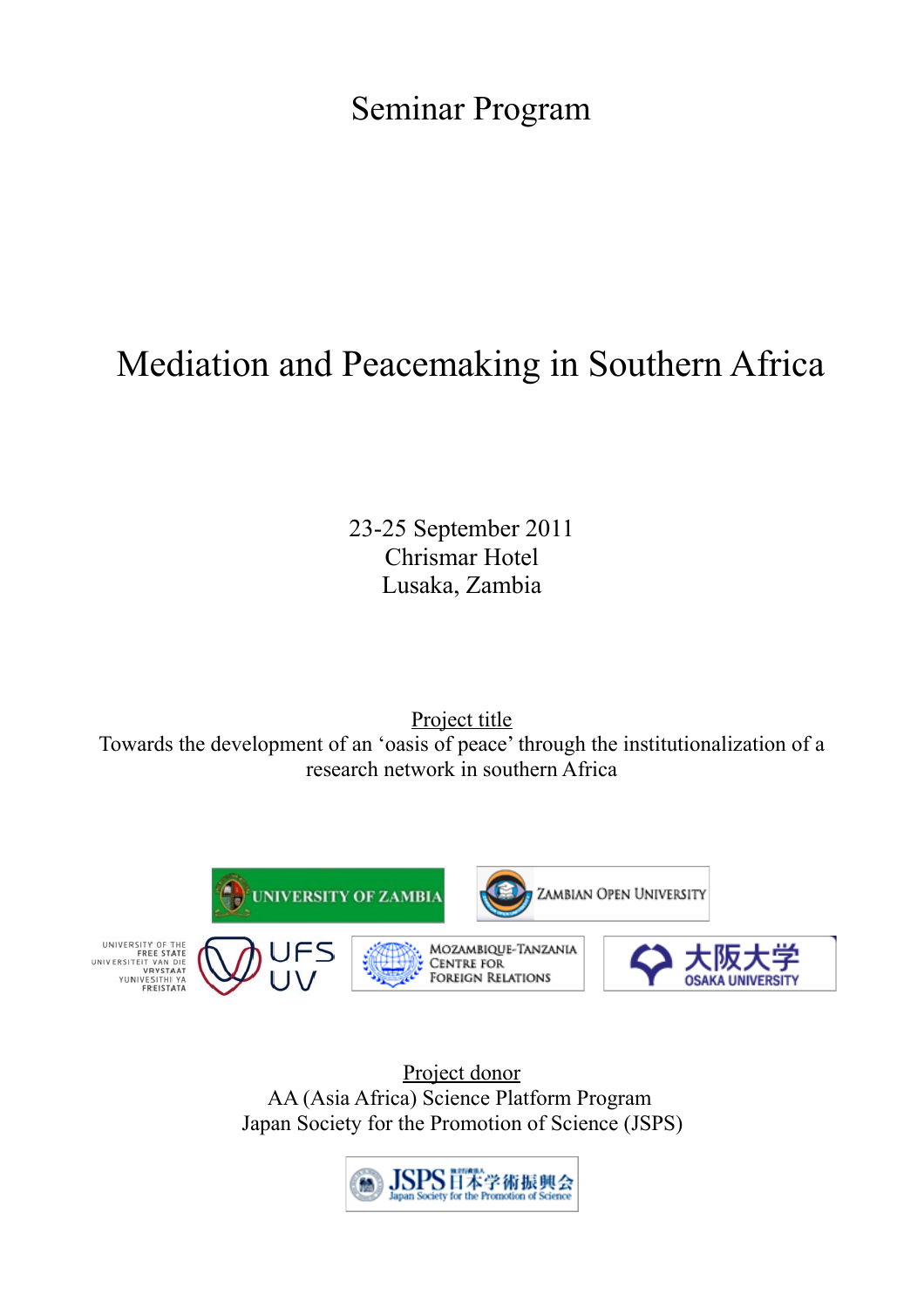## **23 September (Friday)**

16:00 Opening remarks Professor Bizeck Phiri, University of Zambia **Orientation** Objectives and content of seminar Keynote address (Zambian Special Representative, Int'l Conference on the Great Lakes Region)

17:00 Introductions, idea exchange, and reception

## **24 September (Saturday)**

09:30

Session I: Regional Perspectives on Mediation and Peacemaking in Southern Africa

Botswana's experiences in regional mediation Mpho Molomo, University of Botswana

Is quiet diplomacy in consonance with meaningful peacemaking in SADC? George Mhango, Mzuzu University

Mediation within the context of a War economy: The case of the DRC Hussein Solomon, University of the Free State

A vanquished war...A vanquished peace? Lessons from the success and failure of conflict mediation in the Democratic Republic of Congo Gerrie Swart, Stellenbosch University

The institutionalisation of community mediation services in Tanzania Riziki Shahari, Centre for Foreign Relations William John Walwa, University of Dar es Salaam

13:30 Session II: Zambian Perspectives on Mediation and Peacemaking

Zambia's role in conflict resolution in southern Africa Bizeck Phiri, University of Zambia

Zambia's contribution to the liberation of Southern Africa: A historical perspective Thomas Mabwe, Zambian Open University

Elections and conflict resolution in Zambian Tasila Mbewe, Zambian Open University